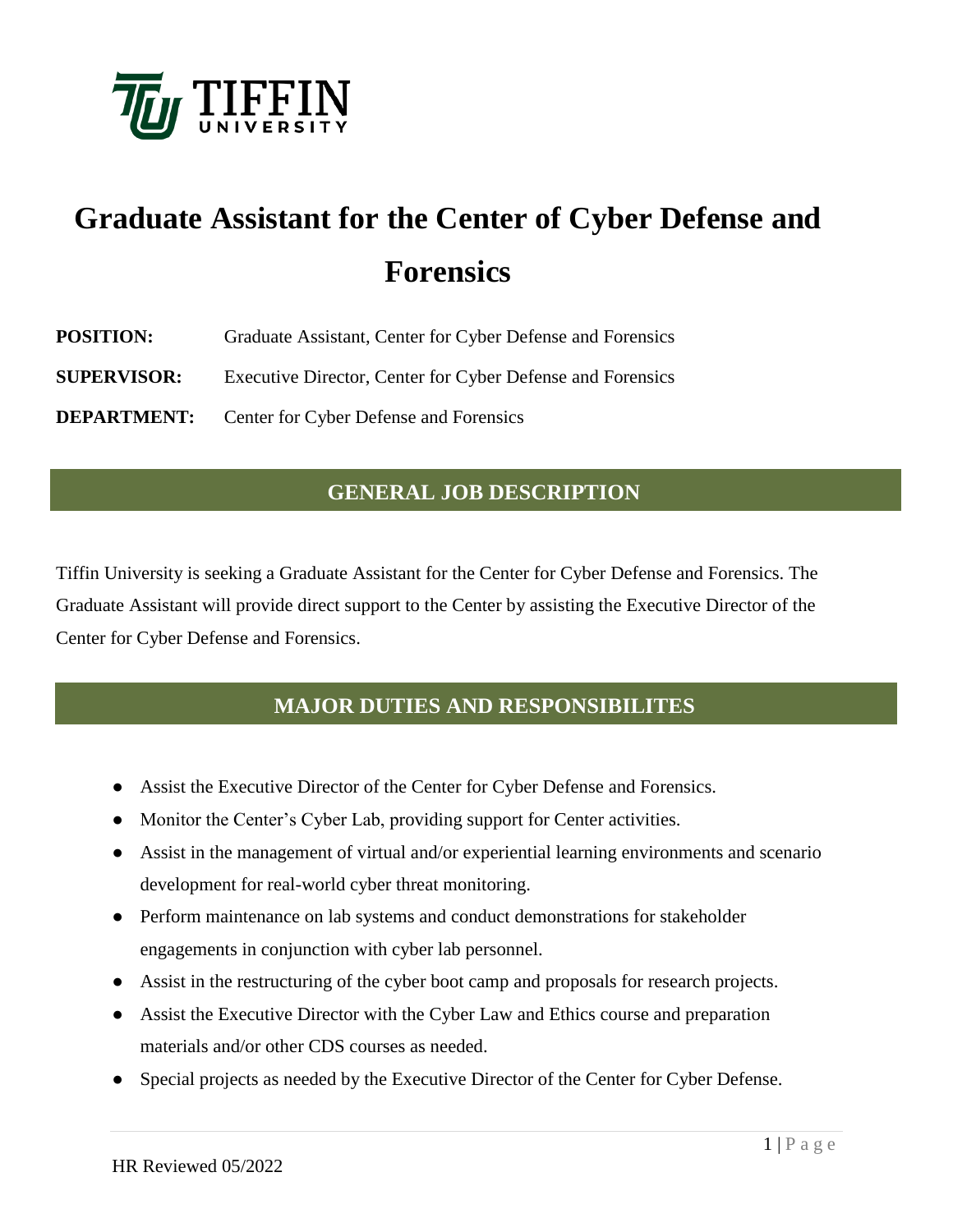

- Complete one core cyber research project for the Academic year.
- Assist the creation of a scholarship/employment pipeline program for the Center.

### **QUALIFICATIONS FOR THE JOB**

- Bachelor's degree from an accredited institution is required.
- Accepted enrollment into Tiffin University Graduate Program.
- Expertise in one or more cybersecurity concentration areas.
- Ability and maturity to handle confidential information is necessary.
- Ability to function well under pressure and in a fast-paced office environment.
- Excellent verbal and written communication skills, including advanced writing ability and editorial precision is strongly preferred.
- Excellent decision-making and time management skills is preferred.
- General office duties as needed.
- General knowledge of computer software (Microsoft Word, Excel, PowerPoint).

## **KEY COMPETENCIES**

| Interdependence:      | <b>Fosters collaboration</b>                                            |
|-----------------------|-------------------------------------------------------------------------|
| <i>Communication:</i> | Strong decision making and communication skills                         |
| Accountability:       | Formulates effective and progressive strategies aligned with University |
|                       | mission and values                                                      |
| Respect:              | Creates an engaging, collaborative work environment by bringing diverse |
|                       | people and ideas together                                               |
| Entrepreneurship:     | Influences and Inspires                                                 |
|                       |                                                                         |